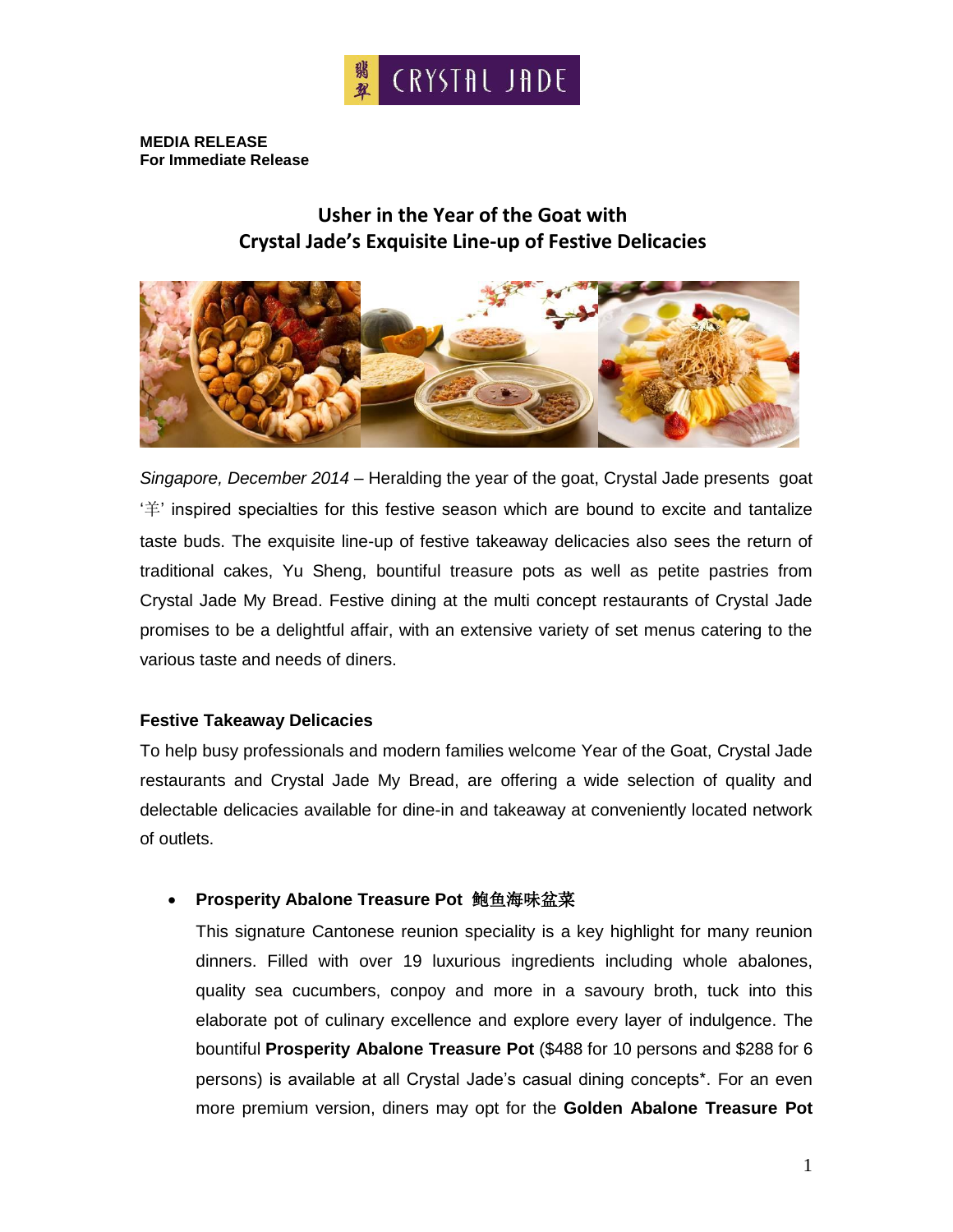(\$488.80 for 10 persons and \$298.80 for 6 persons), available at Crystal Jade Palace Restaurant, Crystal Jade Golden Palace, Crystal Jade Dining IN and Crystal Jade Premium.

#### **Buddha Jumps Over The Wall** 佛跳墙

Another lavish festive dish which will complement any other dishes on the table and add on a touch of luxury, savour the **Buddha Jump Over The Wall** (\$398.80 for 10 persons, \$208.80 for 5 persons) a thick concoction prepared and slow boiled for over 6 hours to achieve a flavoursome soup with a fine selection of top notch ingredients such as whole abalone, shark's fin, sea cucumber, conpoy, fresh ginseng and more. Relish the soup's multi-depth of flavours to welcome a year of abundant prosperity and wealth.

## **Reunion Salmon Yu Sheng** 贺岁团圆鱼生

The quintessential appetiser for the festive season, **Reunion Salmon Yu Sheng** (\$69.80 for big serving, \$39.80 for small serving), a classic rendition which retains the essence of the localised festive salad, paired with crispy yam strips, fresh salmon and house-made plum sauce. Lo Hei with your loved ones and welcome in a year of happiness, good health and fortune.

## **BBQ Meat Combination** 六福拼盘

The perennial favourite **BBQ Meat Combination** (\$78.80 per set) comprises roast duck, soya sauce chicken, BBQ pork rib with honey sauce, marinated duck web & wing, pig's tongue and jellyfish, each item symbolising a blessing for the Lunar New Year.

## **Prosperity Traditional Cakes**

Debuting the delicate golden **Pumpkin Cake** (\$26.80 per set), loaded with generous chunks of nectarous pumpkin weaves to the festive themes of bliss and wealth. Crystal Jade's immensely popular traditional festive cakes return, offering the traditional sweet **Glutinous Rice Cake** (\$24.80 per set), **Water Chestnut Cake** (\$24.80 per set), savoury **Carrot Cake** (\$26.80 per set) **and Yam Cake** (\$26.80 per set). The **Eternal Bliss Sampling Platter** (\$39.80 per set), an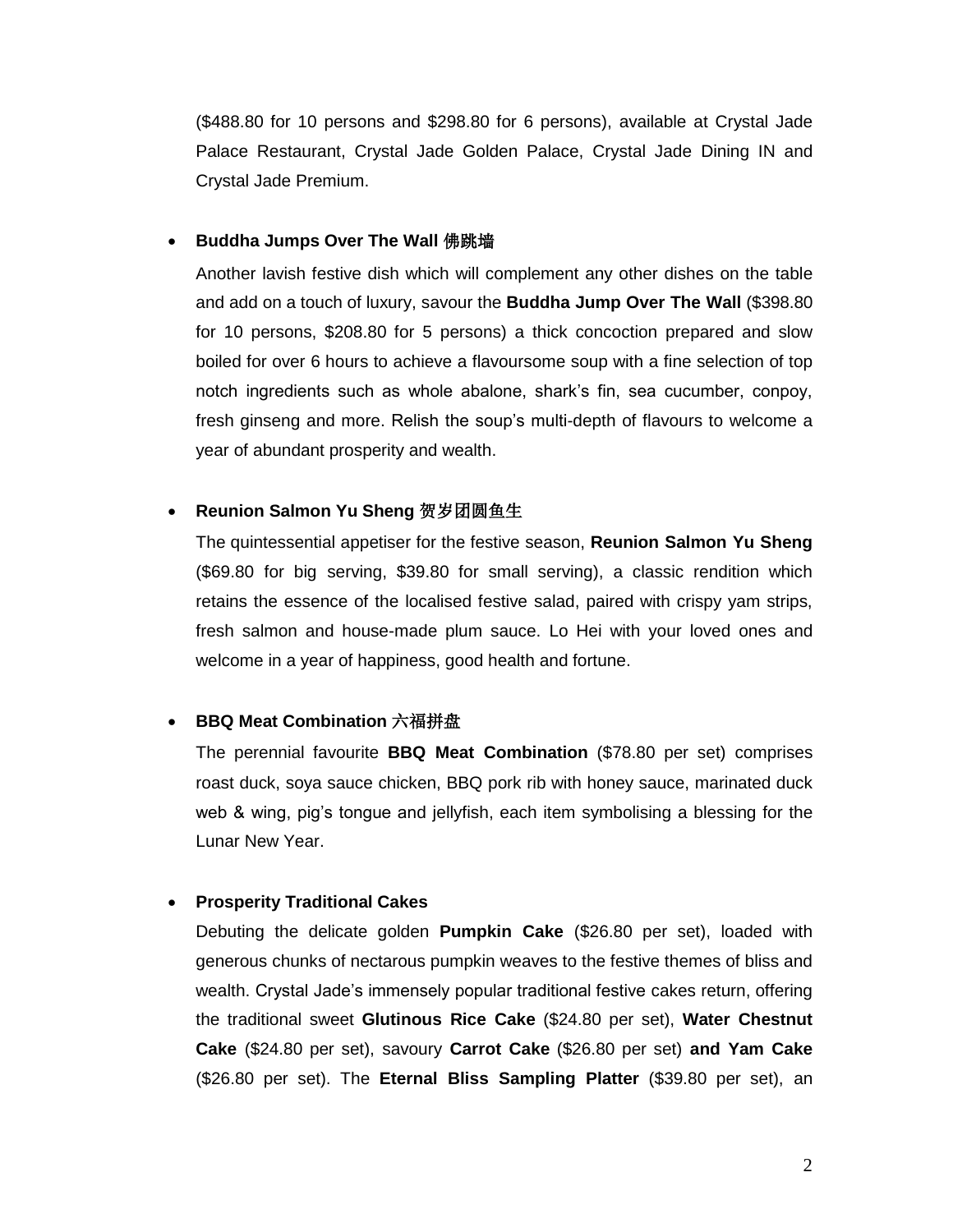exquisite gift set comprising all 5 different festive cake treats, makes it an excellent gift idea for loved ones and business associates this festive season.

## **Festive Pastries from Crystal Jade My Bread**

Sweeten every reunion gathering with our four festive pastries – all-time favourite bite size **Fortune Bo Lo Pineapple Tart** (available in four packaging priced from \$18.80 to \$34.80)**,** highly addictive **Almond Puff Cookies**, (available in three packaging priced from \$11.80 to \$22.80), refreshing **Chrysanthemum & Wolfberry Ingot Konnyaku Jelly** (\$8.80 for 6 pieces) and the lustrous **Auspicious Mandarin Orange Cake** (\$28.80), a delightful fondant sponge cake that is shaped alike mandarin orange enveloped with citrusy orange cream.

*All Crystal Jade festive takeaway delicacies will be available for order and collection at our restaurants and bakery outlets\*. Customers can also place their orders through our festive sales hotline at 6512 0833 which will be open from 29th December to 5th March, Monday to Friday from 9am to 6pm.*

*\*Refer to Appendix 1A for festive takeaways' details.*

## **Festive Dining with Crystal Jade**

On the dining front, a diverse variety of Chinese New Year set menus, with varying cuisine styles and flavours at the different concepts are available for dine-in from  $6<sup>th</sup>$ February till  $5<sup>th</sup>$  March 2015. Customers may make reservations for their festive dining directly from their preferred Crystal Jade restaurants.

## **Thematic Specialities at Crystal Jade Palace Restaurant**

Drawing inspiration from the Chinese zodiac-Goat, the stellar team of chef presents a gastronomic spread of specialities, with a touch of splendour for ala-carte order.

 The thematic **Golden Happiness Fruit Yu Sheng** (\$128++ serves up to 10 persons), is a refreshing twist to the traditional Yu Sheng, comprising colourful medley of fresh fruits, such as star fruit (Yang Tao 杨桃), rock melon, pomelo and mango etc. accompanied with deep-fried crisp yam strips, crunchy peanut, sesame and succulent jellyfish. Toss to a year of abundant happiness and wealth with the house-made special sauce, a zesty citrusy blend of lemon juice, plum sauce and ginseng (Yang Shen 洋参) strips.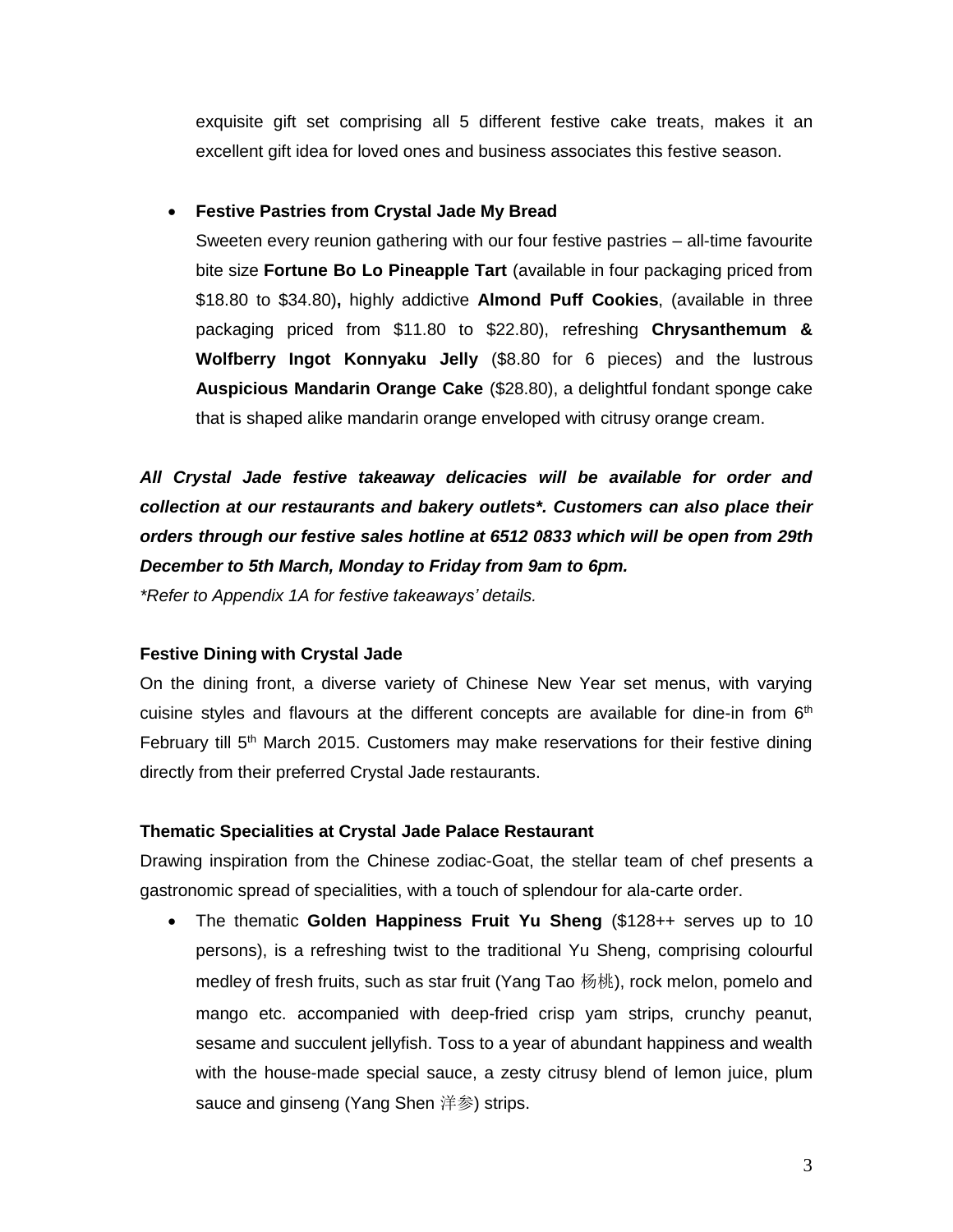- No Cantonese meal is complete without a bowl of nourishing soup. The supreme **Double-boiled Chicken & Sea Whelk Soup with Morchella & Star Fruit**  (\$28++ per person), double-boiled to perfection, sets out to be a crowd pleaser with its soothing and piquancy effect on the palate.
- The wholesome **Home-Style Herbal Tonic Mutton Soup** (\$48++ per serving) is an elaborate culinary masterpiece culminating from hours of slow boiling and preparation. The resultant is a robust flavourful soup with multi-depth of flavours, excellent for combating chills of the cold weather as well as its radiating warming effect for the stomach.
- The hearty **Sautéed Lamb Cubes with Sliced Garlic** (\$40++ per serving) promises to be a feast for the senses. The star this dish is the speciality-dainty Australian lamb cubes which are wok fried with precision alongside colourful medley of capsicum, crunchy asparagus and deep-fried sliced garlic.
- Tuck into the **Fusion Roast Lamb Shank** (\$38++ per piece), a speciality where culinary elements of east and west marries. The lamb shank marinade is a unique composition of herbs and seasoning consisting thymes, prevalently used in western cuisine alongside scallion, Chinese celery and ginger. Roasted for 45 minutes to a shimmering charred effect, glorious cuts of fork tender meat are complemented with peppermint sauce.
- End the meal on a sweet note with chilled **Double-boiled Snow Pear & Orange with Ginseng & Honey** (\$6.50++ per person), an invigorating luscious cool treat , packed with essence of snow pear, orange, ginseng strips and rock sugar, a soothing nourishing dessert filled with sheer goodness.

Alternatively, choose from 11 luxurious festive set menus from \$298++ for 4 persons to \$4,988++ for 10 persons to impress your business associates or family. Detailed set menus are available upon request.

**#04- 19 Ngee Ann City, 391 Orchard Road**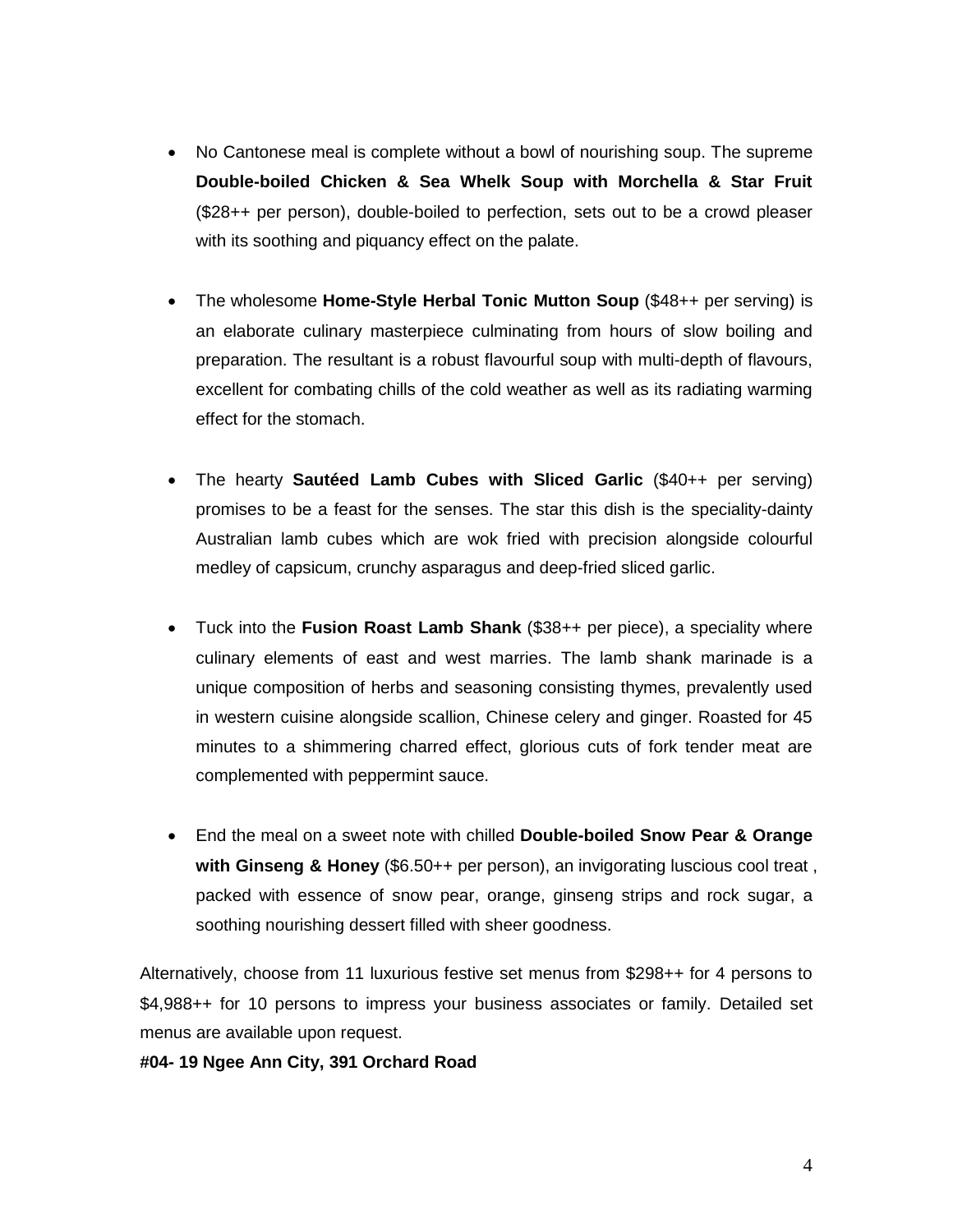#### **Crystal Jade Golden Palace at Paragon**

Toss to good health with Golden Palace's **Hearty Five Treasures Yu Sheng** (\$128.80+ for big serving and \$78.80+ for small serving). Heaped with an array of energy giving nuts and seeds, together with specially concocted dressing harmoniously blended with Pistachio Oil, gives the salad a heady aroma.

Pick from 9 luxurious festive set menus starting from \$97++ per person (min 4 persons) to \$2,788++ for a table of ten. Relish divine Cantonese and Teochew flavours with the *Harmony Set* at \$1,698++ for 10 persons that comes with Prosperity Yu Sheng, *Whole B.B.Q Suckling Pig, Double-boiled Superior Shark's Fin with Chicken, Baked Live Prawns with Dried Halibut Fish in Superior Broth, Braised Whole Abalones with Dried Oysters & Black Moss, Steamed Live Marble Goby in Teochew Style, Fried Glutinous Rice with Preserved Meat.* End the indulgent affair with the perennial Teochew favourite-*Sweetened Mashed Taro with Ginkgo* alongside *Assorted Petit Fours*. Detailed set menus are available upon request.

*#05-22 Paragon, 290 Orchard Road | Tel: 6734 6866*

#### **Crystal Jade Dining IN at Vivo City**

Savour scrumptious festive flavours while revel in the magnificent sweeping waterfront views of Sentosa. Feast from 10 uniquely curated set menus from \$298++ for 4 persons to \$1,988++ for 10 persons. Vegetarian options are also available with 2 set menus to choose from at \$50 per person. The *Prosperity Set* (\$988++ for 8 persons) comprise the customary *Prosperity Salmon Yu Sheng, B.B.Q Combination with Suckling Pig (3 Varieties), Braised Dried Oysters with Conpoy, Black Moss & Seasonal Vegetables, Steamed Sea Perch Fillet with Cordyceps Flower & Fungus, Baked Boston Lobster with Superior Broth (Half piece per person), Fried Glutinous Rice with Preserved Meat* and the refreshing zesty *Chilled Mango Cream with Sago & Pomelo*. Detailed set menus are available upon request.

*#01-112 VivoCity, 1 Harbourfront Walk | Tel: 6278 5626*

#### **Crystal Jade Pristine at Scotts Square**

Pick and delight from 4 festive set menus starting from \$368++ for 4 persons to \$1,988++ for 10 persons, featuring signature pristine creations and festive dishes. The *Fortune Set* (\$368++ for 4 persons) starts off with the *Prosperity Salmon Yu Sheng*,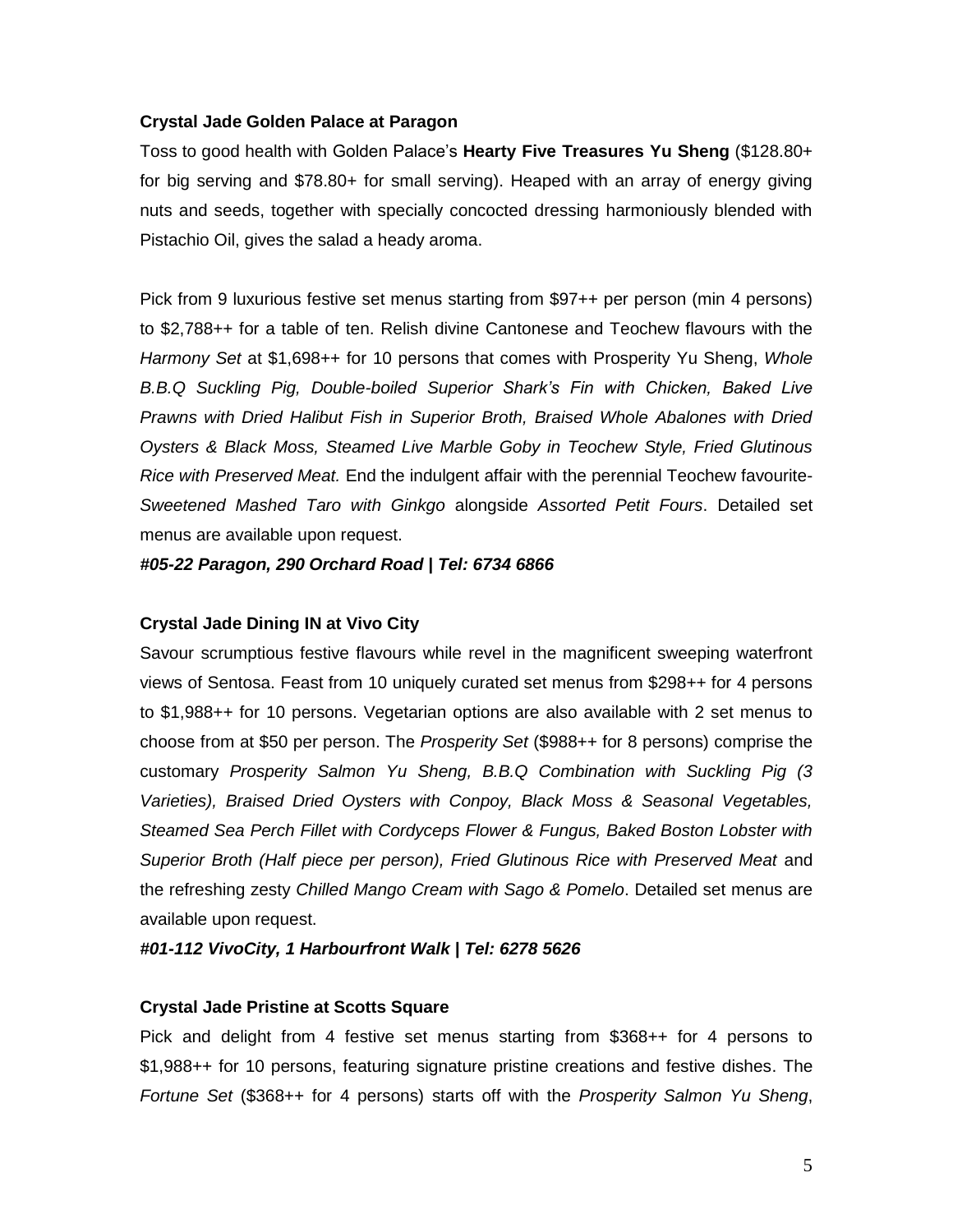followed by the hearty *Double-boiled Superior Shark's Fin Soup with Chicken, Braised Abalones (10 Head) with Mushrooms & Black Moss, Baked Cod Fish with Peppermint Sauce*, a fusion of east meets west, *Braised Ee-fu Noodle with Lingzhi Mushrooms, Assorted Petite Fours* . End the meal with the *Double-boiled Snow Pear with Chuan Bei & Almond*, an invigorating and nourishing sweet treat. Detailed set menus are available upon request.

#### *#03-06 Scotts Square, 6 Scotts Road | Tel: 6636 1836*

## **Crystal Jade Kitchen**

Meticulously designed for a wider audience in mind, choose from up to four affordable festive set menus ranging from \$298.80++ for 4 persons to \$788.80++ for 10 persons. The *Longevity Set* (\$478.80++ for 6 persons) promises a sumptuous affair with *Prosperity Salmon Yu Sheng, BBQ Meat Combination (3 Varieties), Braised Shark's Fin with Seafood & Bamboo Pith, Braised Abalones (10 Head) with Mushrooms & Black Moss, Sautéed Prawns & Chicken with Celery, Steamed or Deep-fried Marble Goby, Fried Glutinous Rice with Preserved Meat and Glutinous Rice Balls with Red Bean Paste & Lotus Seed*. Detailed set menus are available upon request.

*Refer to Appendix 1B for outlets' location.*

## **Crystal Jade La Mian Xiao Long Bao**

Diners may opt to savour delectable festive specialities with influences from the increasingly popular Shanghainese cuisine. Select from 5 set menus ranging from \$168.80++ for 4 persons to \$438.80++ for 8 persons. Tantalise palates with the *Harmony Set* (\$288.80++ for 6 persons), toss to a year of heightening prospects with the *Prosperity Salmon Yu Sheng*, followed by the Shanghainese style *Double-boiled Chicken Soup with Wanton & Cabbage in Claypot*, *Deep-fried Spinach Beancurd with Assorted Mushrooms*, *Simmered Seasonal Vegetables with Chinese Ham in Superior Soup*, *Steamed Sliced Fish with Sliced Chilli, Fried Rice with Seafood in X.O sauce*, *Pork Dumpling with Hot Chilli Sauce* and *Glutinous Rice Ball in Red Bean Paste.* Detailed set menus are available upon request.

*Refer to Appendix 1B for outlets' location.*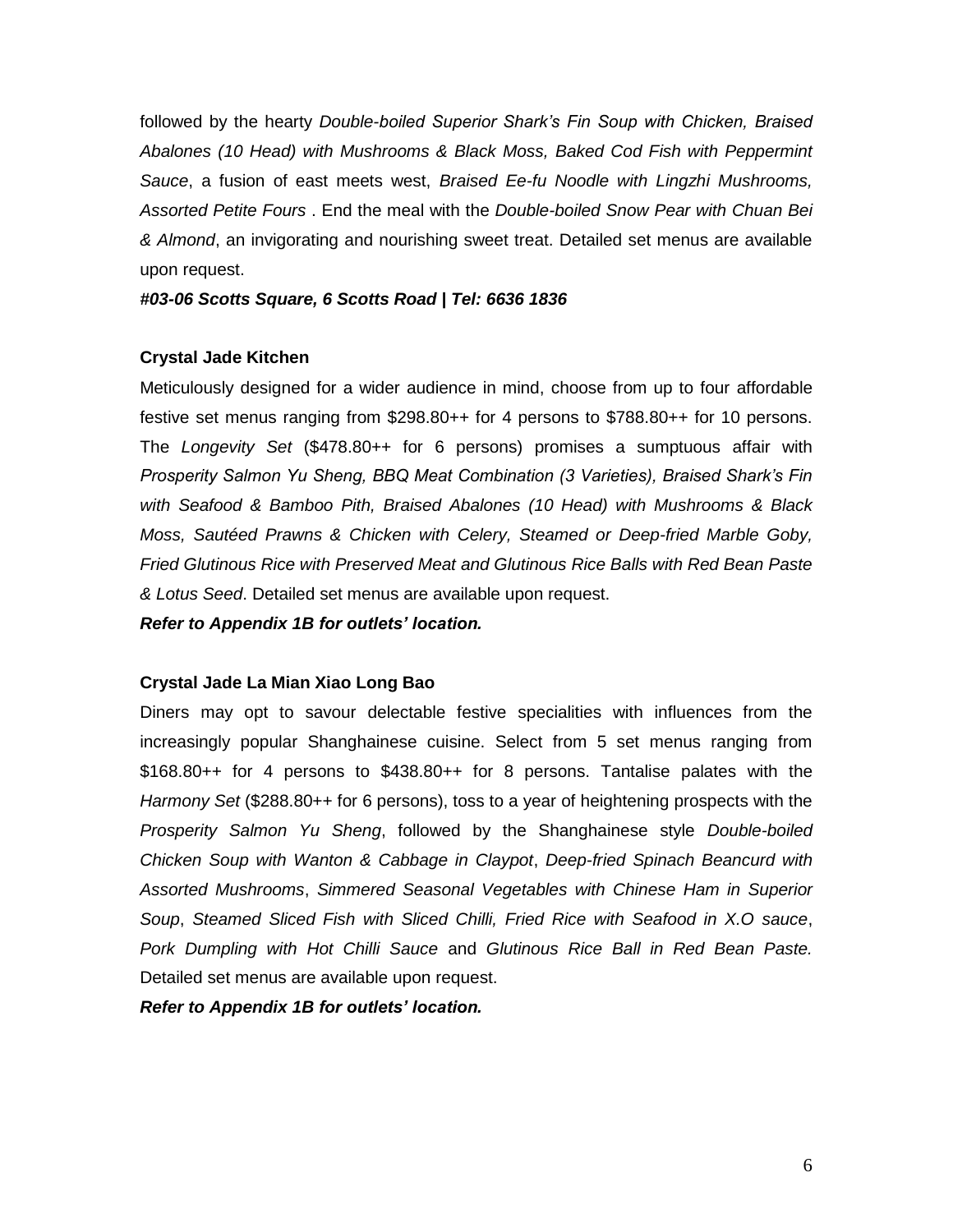## **Promotions and Discounts**

DBS/POSB debit, credit card holders and Standard Chartered card holders enjoy exclusive offers at Crystal Jade this festive season.

## **Festive Takeaway**

Enjoy early bird discount of 15%, valid till  $5<sup>th</sup>$  February 2015, for orders of casual dining's **Prosperity Abalone Treasure Pot** and **Reunion Salmon Yu Sheng.** A 10% discount is applicable for orders of both specialities from  $6<sup>th</sup>$  February till  $5<sup>th</sup>$ March 2015.

## **Crystal Jade My Bread**

Customers get to enjoy 15% discount on festive goodies with a minimum spend of \$30.

## **Dine-in Set Menus**

Diners will receive \$20 Crystal Jade return visit cash vouchers with every \$100 spent on Chinese New Year set menu at casual dining outlets. Whereas, \$30 Crystal Jade return visit cash vouchers for every \$200 spent on Chinese New Year set menu will be gifted at fine dining outlets.

## **ABOUT CRYSTAL JADE CULINARY CONCEPTS HOLDING**

Founded in Singapore 1991, Crystal Jade Culinary Concepts Holding has become a household name in Asia with an extensive presence with over 120 outlets in 21 major cities in Asia Pacific and the United States. In 2014, L Capital Asia, the private equity arm of LVMH Moët Hennessey Louis Vuitton known for acquisitions made on highly potential brands, officiated a 90% stake buy in Crystal Jade.

Crystal Jade has over 4,500 staff across the region and Crystal Jade serves more than 2 million diners every month. For more information, visit **www.crystaljade.com**

\_\_\_\_\_\_\_\_\_\_\_\_\_\_\_\_\_\_\_\_\_\_\_\_\_\_\_\_\_\_\_\_\_\_\_\_\_\_\_\_\_\_\_\_\_\_\_\_\_\_\_\_\_\_\_\_\_\_\_\_\_\_\_\_\_\_\_\_\_\_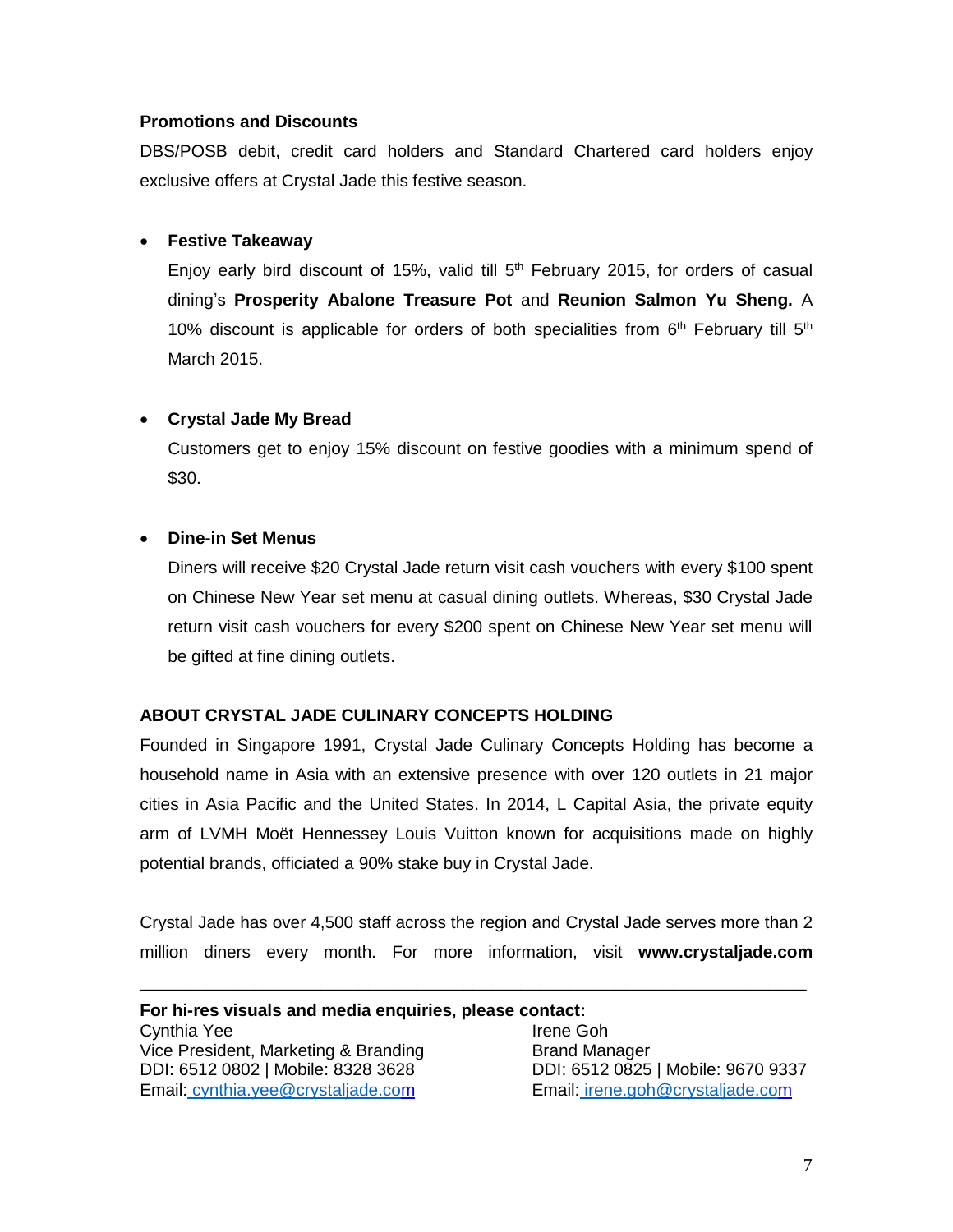| S/N            | Appendix TA. I couve Tancaway Avanability<br><b>Festive Takeaways</b> | <b>Outlets</b>                                  |
|----------------|-----------------------------------------------------------------------|-------------------------------------------------|
|                |                                                                       | <b>Crystal Jade Restaurant</b><br>$\bullet$     |
|                | Prosperity Abalone Treasure Pot                                       | <b>Crystal Jade Dining Place</b><br>$\bullet$   |
|                |                                                                       | Crystal Jade Jiang Nan                          |
|                |                                                                       | <b>Crystal Jade Pristine</b>                    |
| 1              |                                                                       |                                                 |
|                |                                                                       | Crystal Jade Steamboat Restaurant<br>$\bullet$  |
|                |                                                                       | Crystal Jade Steamboat Kitchen<br>$\bullet$     |
|                |                                                                       | <b>Crystal Kitchen</b><br>٠                     |
|                |                                                                       | Crystal Jade La Mian Xiao Long Bao<br>٠         |
|                | Buddha Jumps Over The Wall                                            | <b>Crystal Jade Restaurant</b><br>$\bullet$     |
|                |                                                                       | <b>Crystal Jade Dining Place</b><br>$\bullet$   |
|                |                                                                       | Crystal Jade Jiang Nan                          |
| $\overline{2}$ |                                                                       | <b>Crystal Jade Pristine</b><br>$\bullet$       |
|                |                                                                       | Crystal Jade Steamboat Restaurant<br>$\bullet$  |
|                |                                                                       | Crystal Jade Steamboat Kitchen<br>$\bullet$     |
|                |                                                                       | <b>Crystal Kitchen</b><br>٠                     |
|                |                                                                       | <b>Crystal Jade Restaurant</b><br>$\bullet$     |
|                |                                                                       | <b>Crystal Jade Dining Place</b><br>$\bullet$   |
|                |                                                                       | Crystal Jade Jiang Nan<br>$\bullet$             |
|                | Reunion Salmon Yu Sheng                                               | <b>Crystal Jade Pristine</b><br>$\bullet$       |
| 5              |                                                                       | Crystal Jade Steamboat Restaurant               |
|                |                                                                       | $\bullet$                                       |
|                |                                                                       | Crystal Jade Steamboat Kitchen<br>$\bullet$     |
|                |                                                                       | <b>Crystal Kitchen</b><br>$\bullet$             |
|                |                                                                       | Crystal Jade La Mian Xiao Long Bao<br>$\bullet$ |
|                |                                                                       | <b>Crystal Jade Restaurant</b><br>$\bullet$     |
|                |                                                                       | <b>Crystal Jade Dining Place</b><br>$\bullet$   |
|                | <b>BBQ Meat Combination</b>                                           | Crystal Jade Jiang Nan<br>$\bullet$             |
| 6              | (6 Varieties)                                                         | <b>Crystal Jade Pristine</b>                    |
|                |                                                                       | Crystal Jade Steamboat Restaurant               |
|                |                                                                       | Crystal Jade Steamboat Kitchen                  |
|                |                                                                       | <b>Crystal Kitchen</b>                          |
|                | <b>Prosperity Traditional Cakes</b>                                   | All Crystal Jade outlets including Crystal Jade |
|                |                                                                       | My Bread outlets, except Crystal Jade Korean    |
| 7              |                                                                       | Ginseng Chicken & BBQ, Crystal Jade La Mian     |
|                |                                                                       | Xiao Long Bao @ Holland Village & Ngee Ann      |
|                |                                                                       | City and C-Jade Deli Corner outlets.            |
|                | Fortune Bo Lo Pineapple Tart                                          | <b>Crystal Jade Restaurant</b><br>$\bullet$     |
|                |                                                                       | <b>Crystal Jade Dining Place</b><br>٠           |
| 8              |                                                                       | Crystal Jade Jiang Nan                          |
|                |                                                                       | <b>Crystal Jade Pristine</b><br>$\bullet$       |
|                |                                                                       | Crystal Jade Steamboat Restaurant<br>$\bullet$  |
|                | <b>Almond Puff Cookies</b>                                            | Crystal Jade Steamboat Kitchen<br>$\bullet$     |
|                |                                                                       | <b>Crystal Kitchen</b><br>$\bullet$             |
| 9              |                                                                       | Crystal Jade La Mian Xiao Long Bao              |
|                |                                                                       | Crystal Jade My Bread<br>$\bullet$              |
|                |                                                                       |                                                 |
| 10             | <b>Auspicious Mandarin Cake</b>                                       | All Crystal Jade My Bread outlets               |
| 11             | Chrysanthemum & Wolfberry Ingot                                       |                                                 |
|                | Konnyaku Jelly                                                        |                                                 |

# **Appendix 1A: Festive Takeaway Availability Details**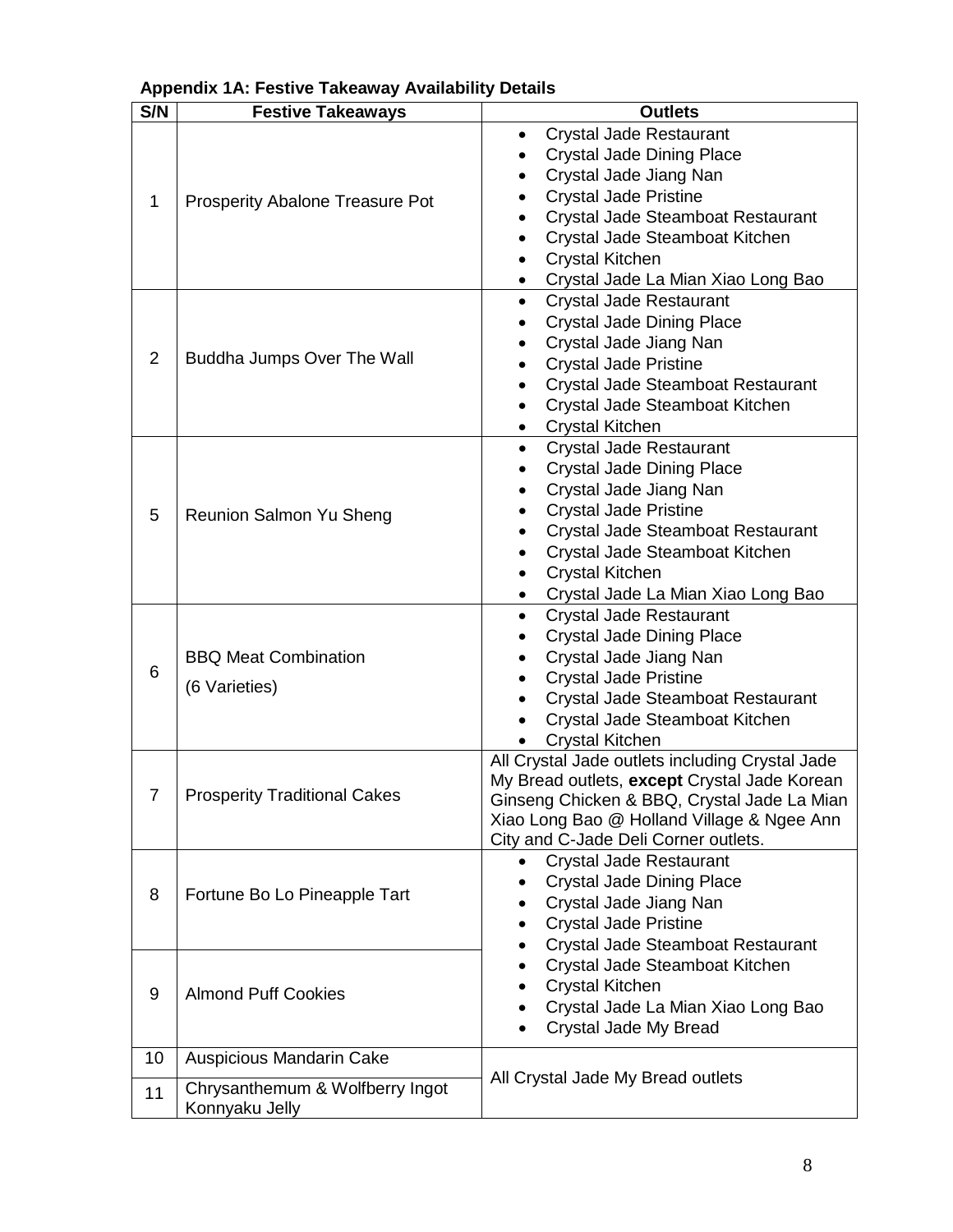| <b>Concept</b>     | <b>Outlet</b>                            | <b>Address</b>                                    | <b>Tel</b> |
|--------------------|------------------------------------------|---------------------------------------------------|------------|
|                    | <b>Crystal Jade Palace</b><br>Restaurant | Ngee Ann City #04-19                              | 6735 2388  |
|                    | Crystal Jade Golden Palace               | Paragon #05-22                                    | 6734 6866  |
| <b>Fine Dining</b> | Crystal Jade Dining In                   | Vivo City #01-112                                 | 6278 5626  |
|                    | Crystal Jade Premium                     | ONE°15 Marina Club,<br>Sentosa Cove               | 6305 6998  |
|                    | Crystal Jade Restaurant                  | Changi Airport T2, Viewing<br>Mall North #036-084 | 6214 1488  |
|                    | Crystal Jade Dining Place                | Westgate #04-42                                   | 6465 9822  |
|                    | Crystal Jade Steamboat<br>Restaurant     | Zhong Shan Mall #01-18                            | 6339 0283  |
|                    | Crystal Jade Jiang Nan                   | Vivo City #01-52                                  | 6221 1830  |
|                    | <b>Crystal Jade Pristine</b>             | Scotts Square #03-06                              | 6636 1836  |
|                    | Crystal Jade Steamboat<br>Kitchen        | Plaza Singapura #02-32                            | 6336 2833  |
|                    | Crystal Jade Kitchen                     | Tampines Mall #B1-11                              | 6788 0633  |
|                    |                                          | Great World City #03-30                           | 6738 2911  |
| Casual             |                                          | Holland Village, No.2 Lor<br>Mambong              | 6469 0300  |
| Dining             |                                          | Ngee Ann City #B2-38                              | 6238 1411  |
|                    |                                          | The Clementi Mall #03-54                          | 6659 9215  |
|                    |                                          | Causeway Point #05-10                             | 6891 1779  |
|                    |                                          | Suntec City #B1-112                               | 6884 5172  |
|                    | Crystal Jade La Mian Xiao<br>Long Bao    | Ngee Ann City #04-27                              | 6238 1661  |
|                    |                                          | Jurong Point 2 #03-96                             | 6790 2212  |
|                    |                                          | Great World City #02-54                           | 6738 5595  |
|                    |                                          | <b>Holland Avenue 241</b>                         | 6463 0968  |
|                    |                                          | Bugis Junction #B1-04A                            | 6339 6902  |

## **Appendix 1B: Participating Outlets Listing**